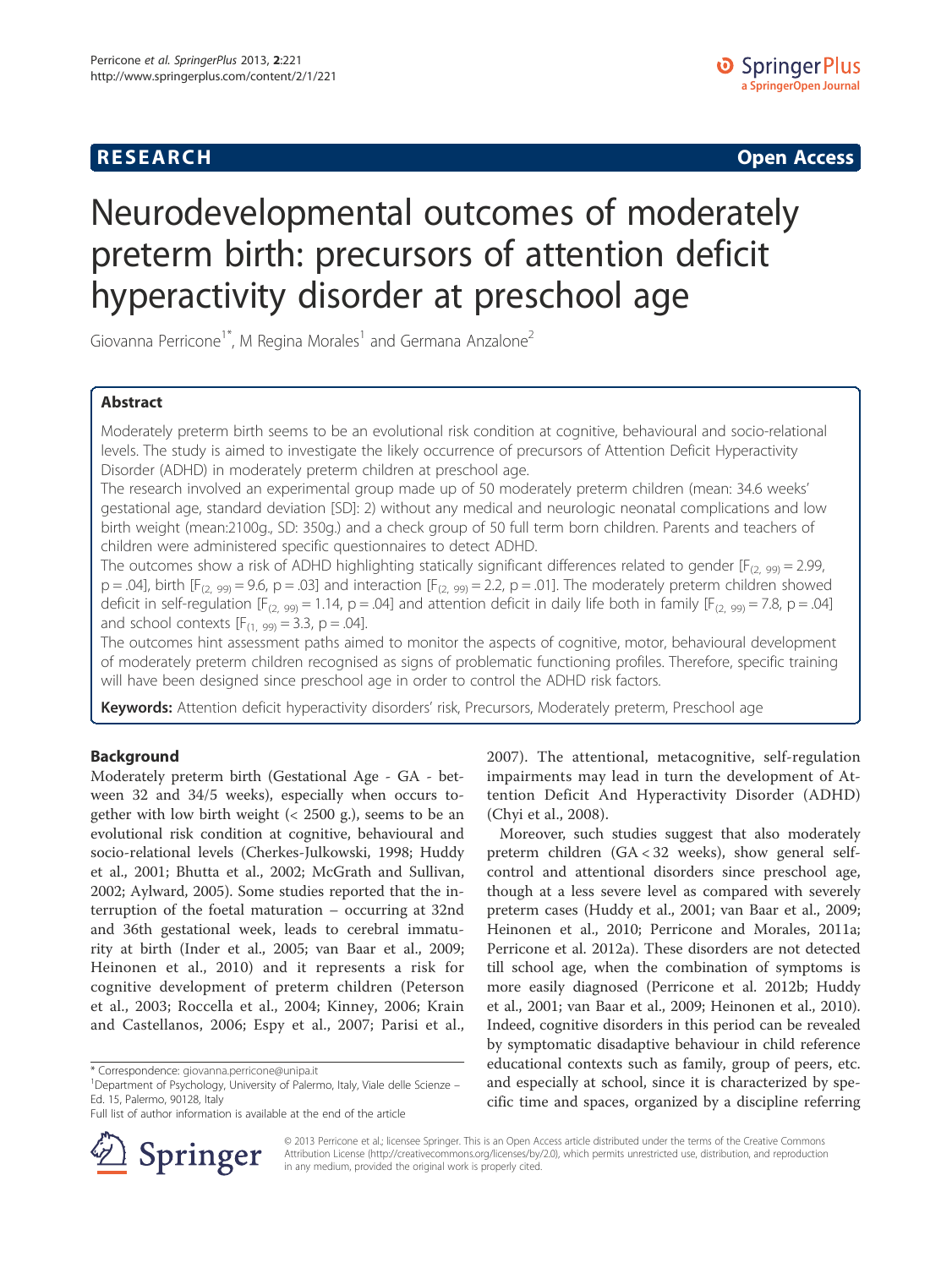to metacognitive process and the use of diversified languages and multiple modalities of elaboration of information (Perricone and Morales, 2011b; Perricone et al. 2012a, Perricone et al. 2012c).

This study differs from other research projects studying pregnancy or birth complications in the etiology and pathogenesis of Attention Deficit And Hyperactivity Disorder (ADHD) (Hartsough and Lambert, 1985; Lou, 1996). They have explored the biological influences of the development of emotional and behavioural regulation in extremely preterm children. Preterm children as well as children who have markedly lower birth weights are at high risk for later inattention, hyperactivity or Attention Deficit And Hyperactivity Disorder at school age (Szatmari et al., 1993; Breslau et al., 1996; Pinto-Martin et al., 2004). The innovative aspects of this study are: focus on moderately preterm children as well as on the precursors of Attention Deficit And Hyperactivity Disorder at preschool age.

This research project is aimed at detecting the presence of precursors of Attention Deficit And Hyperactivity Disorder (ADHD), in a group of Italian moderately preterm children at preschool age, characterized by distraction, impulsiveness and hyperactivity. The reason is the average onset of Attention Deficit And Hyperactivity Disorder (ADHD) symptoms, as noted earlier, is often displayed at preschool age - 3 to 4-year-old children and, more generally, on their entry into formal schooling. Preschool-aged children, who are perceived as difficult and resistant to control, or who display inattentive and hyperactive behaviour that persists for at least a year or more, are highly likely to have Attention Deficit And Hyperactivity Disorder (ADHD) and to remain so into elementary school years (American Psychiatric Association - APA, 1994) and even adolescence (Byrne et al., 2000; Daley, 2006; Curatolo et al. 2010).

Identification of such precursors could increase knowledge on some specific features of the evolutional paths in order to provide directions for the activation of training procedures to improve the quality of life of moderately preterm children (Perricone and Morales, 2011a).

The study deals with particular specific indicators of the precursors of Attention Deficit And Hyperactivity Disorder (ADHD), identified as disattention/inattention meant as distraction during school and recreational activities and in following instructions to fulfil an activity. A wide literature has highlighted that preterm children are less capable to focus attention on objects or activities (Gillberg, 2003; Lawson and Ruff, 2004; McGrath et al., 2005; Espy et al., 2007; Shum et al., 2008) as well as to activate cognitive processes (gathering and selecting information, concentration…) functional for a more rational adjustment to situations (Byrne et al., 2000; Daley, 2006; Curatolo et al. 2010).

Among these indicators, hyperactivity includes restlessness, difficulties in "calm" play activities and motor activity modulation disorder leading to perform clumsy and uncoordinated movements with a reckless motor behaviour (Foulder-Hughes and Cooke, 2003; Hemgren and Persson, 2006; Clark et al., 2008). Indeed, in extremely preterm children, some motor development impairments occur especially with regard to the capacity of modulation of fine motor skills and visuospatial coordination (Hemgren and Persson, 2006; Clark et al., 2008). One more indicator, linked to hyperactivity is impulsivity, expressing as impairment in behavioural self-regulation, motor skills and self-control. Due to impulsivity, the child has difficulty in respecting the roles, waiting for his/her turn, modulating his/her relationship with the other, intervening in and "invading" others' activities (plays, conservations, etc.), waiting before speaking and has incapability of staying still in long waits and postponing gratifications (Befera and Barkley, 1985). The reading model, according to the literature of the field, recognizes that males are likely to be more affected by the precursors of Attention Deficit And Hyperactivity Disorder (ADHD) than females (Befera and Barkley, 1985; Lawson and Ruff, 2004) especially with respect to hyperactivity.

# Methods

# Objectives and hypothesis of the research

The aim of the study is to investigate the presence or lack, of precursors of Attention Deficit And Hyperactivity Disorder (ADHD) in moderately preterm children at preschool age. It wants to verify the presence of statistically significative differences among precursors of Attention Deficit And Hyperactivity Disorder between a group of moderately preterm children and group of full term children.

# Participants

- 50 moderately preterm children (mean: 34.6 weeks' gestational age, standard deviation [SD]: 2) without any medical neonatal and/or complications and low birth weight (mean: 2100g., SD: 350 g.) (Table 1), were selected according to the following criteria: gestational age <35 weeks, birth weight 1500 to 2500 g. without any neurologic pathology, sensorial and genetic pathology deficit nor malformative syndrome.
- 50 healthy full term children (mean: 40 weeks' gestational age, without any pre and perinatal complications), comparable to the patient's group for socio cultural features were also recruited (Table 1). The selection criteria of control group were: birth at about 40<sup>th</sup> postconceptional week (range = 39 to 41 weeks of gestation); birth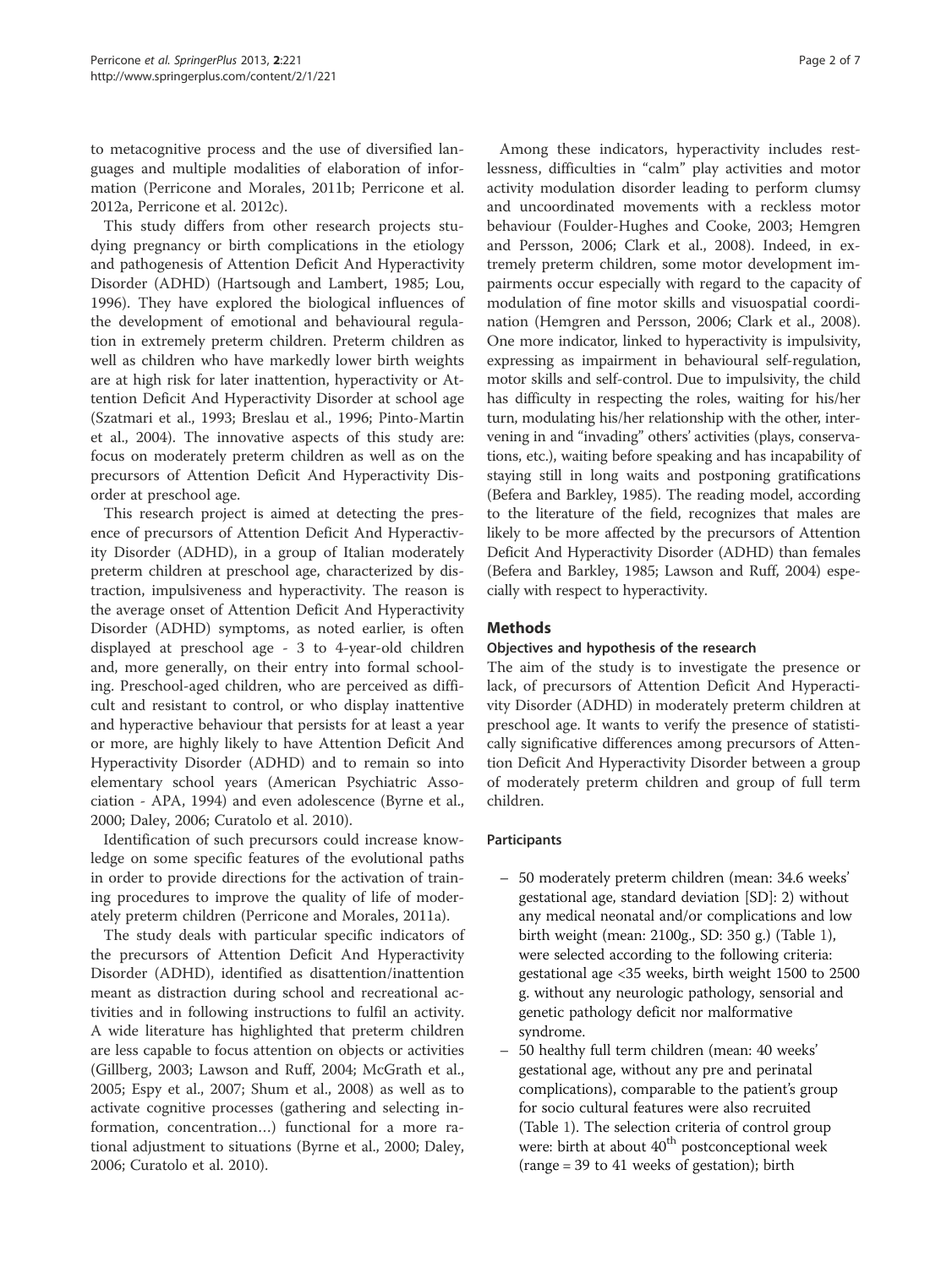| <b>Characteristics of children</b>         |      | Characteristics of children full term (=50)  |           |      |     |           |
|--------------------------------------------|------|----------------------------------------------|-----------|------|-----|-----------|
| Moderately preterm* $(=50)$                |      |                                              |           |      |     |           |
| Variable                                   | mean | sd                                           | range     | mean | sd  | range     |
| Child age (months)                         | 62   | $\overline{4}$                               | 57-67     | 64   | 2.5 | 61-66     |
| Birth Gestational Age                      | 34,6 | 2                                            | $31 - 35$ | 40   | 2.5 | $38 - 41$ |
| Birth Weight (g)                           | 2100 | 350                                          | 1750-2450 | 3200 | 200 | 3000-3400 |
| Days of Hospitalization                    | 15   | 8                                            | $8 - 23$  | 2    | 1.5 | $2 - 3$   |
| Female %                                   | 54%  |                                              |           |      | 51% |           |
| Male %                                     | 46%  |                                              |           |      | 49% |           |
| Family background of children born preterm |      | Family background of children born full term |           |      |     |           |
| Variable                                   | mean | sd                                           | range     | mean | sd  | range     |
| Mother's age (years)                       | 30,6 | 6                                            | 24-37     | 32,6 | 5   | 28-38     |
| Parental educational attainment (years)    | 13   | 8                                            | $8 - 23$  | 12   | 8   | $8 - 22$  |
| Number of children                         | 2    | 1.5                                          | $1 - 3$   | 2    | 1.5 | $1 - 4$   |

#### Table 1 Prenatal and family characteristics of the sample by term and preterm birth

\* Healthy Preterm (HPT): No medical/neurological complications.

weight > 2500 g.; absence of pre and perinatal complications, neurologic pathology, sensorial and genetic pathology deficit and malformative syndrome.

All the involved children had an average age of 5.2 years and attended the last year of Italian preschool (namely the English equivalent for the first year of primary school). Furthermore, they did not show any cognitive deficit, nor clinically significant learning disorders as tested with a preliminary assessment of specific cognitive skills (metacognition, attention, memory, orientation).

Before involving the research group children, the official authorities had approved the proposed path in terms of correctness and ethics. Then the children's parents were asked to sign the declaration of informed consent according to the D.LGS. 196/2003 art.13 related to their personal and other people's data protection. Professionals working in the field have followed the official path respecting the criteria that regulate the main codes of ethics of the study and in compliance with the Helsinki Declaration.

The research group children were involved after their parents had signed the declaration of informed consent according to the D.LGS. 196/2003 art.13 related to the personal data protection.

The subjects constituting the two groups were selected by means of a survey on birth carried out in classroom. The children, together with their parents, were asked to answer some simple questions about their birth ("I was born on….; I was born in…..; I was/not born prematurely….; my birth weight was…; I was hospitalized for …."). After having compared the information regarding the medical and birth records of children, which the parents had provided the researchers with, the children were divided into two groups (experimental group and control groups), and the research was carried out.

The children involved were all born in Palermo and province and the preterm infants were admitted to Neonatal Intensive Care Unit (NICU) of three hospitals in the Sicilian region.

In relation to the family's socioeconomic status and the socio-family background of the research group (Table 1), the children of the two groups (group of children moderately preterm and group of children full term) do not differ in a significative way and are therefore interchangeable.

To be more precise, the full term and preterm children belong to Italian families, 90% of them have siblings (on average two children per family), whose mother (on average 32 years old) belongs to a social middle class (one-income family), on average with secondary school education.

#### Procedures and instruments

The following instruments were used:

– IPDDAI Italian scale (Attention Deficit Hyperactivity Disorder Early Detection for Teachers) (Marcotto, Paltenghi and Cornoldi, Marcotto et al. 2002): a specific questionnaire, articulated in 18 items that allows to investigate distraction and hyperactivities symptoms in children 5 to 6 years old, the last year of Italian pre-school (namely the English equivalent for the first year of primary school). The children's reference teachers filled in the questionnaire. They were asked to evaluate how frequently they detected certain skills and behaviours showed by children in classroom, by the means of Likert-type Scale 4 response levels  $(0 = not at all/never; 1 = rarely/$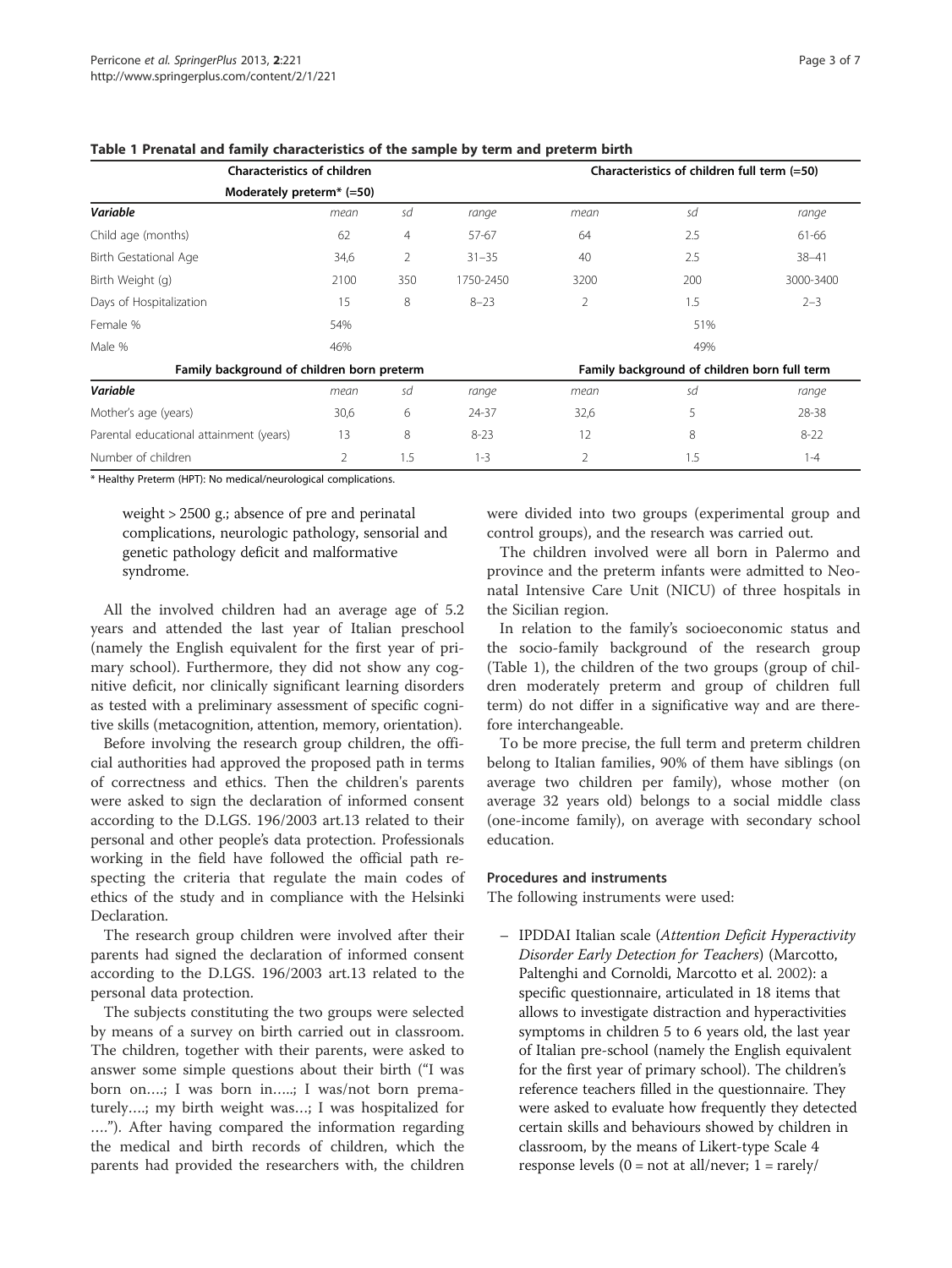sometimes;  $2 =$  quite frequently/most of times; very frequently/always). Teachers were blind as to the variable prematurity of the tested children. The 14 items of the questionnaire refer to the dimensions of disattention, i.e. the difficulty the child has in focusing on details and prolong his/her attention during an activity and of hyperactivity/impulsivity, i.e. motor skills restlessness, self-control and selfregulation disorders. The last four items are related to the likely risk factors that may affect the persistency, grade and development of ADHD symptoms such as socio-cultural disadvantage, poor cognitive potentialities, presence of emotional and/ or relational impairments and likely family troubles. The analysis of data allows to distinguish scores related to each subscale (disattention and hyperactivity/impulsivity). More specifically, a score equal to or lower than  $10^{th}$  percentile (raw score equal to or higher than 14 points per dimension) identifies a case at risk; a score between  $11<sup>th</sup>$  and  $24<sup>th</sup>$  percentile (score equal to or higher than 9) identifies an edge case; a score equal to or higher than 25th percentile identifies a non problematic case.

The instrument has been designed according to Italian normative sample (Marcotto et al. 2002). It has been performed a factorial analysis on the items that refer to diagnostic criteria of DSM-IV and Kendall and Wilcox's Scale. Such analysis allowed to assess good levels of saturation of each item with respect to the two dimensions that the instrument needs to evaluate. The predictive quality of the instrument is very good.

– IPDDAG Italian Scale (Attention Deficit Hyperactivity Disorder Early Detection for Parents) (Riello et al. 2005): a specific questionnaire aimed to the detection of subjects defined "at risk" of ADHD during (pre-)school age, performed through the assessment of parents. In particular the questionnaire has been administered to parents of children attending the last year of Italian pre-school (namely the English equivalent for the first year of primary school). Parents were asked to evaluate through the Likert-type scale 4 response levels  $(0 = not at all/never; 1 = rarely/sometimes; 2 = quite$ frequently/most of the time; very frequently/always) how frequently they had observed the behaviour their children have at home. The questionnaire is made up of 14 items expressed in a negative form, whose odd items refer to disattention, related to the difficulty the child has in prolonging his/her attention on an activity and plays at home, while the evens refer to *impulsivity/hyperactivity* meant as motor restlessness and self-control and selfregulation disorders. Five more final items are also to be considered related to risk factors (forms of socio-cultural disadvantage, poor cognitive potentialities, presence of emotional and/or relational impairments and likely family troubles). The content of items refers to other previous questionnaires, namely IPDDAI scale and SDAG scale (addressed to parents in order to assess disattention and hyperactivity behaviour of children at school age) and DSM-IV criteria. The validity of the scale has been verified through a factorial analysis whose results show that the division of items in components (disattention and hyperactivity) have been realized (Riello et al. 2005). Moreover, the values of Pearson's coefficients of correlation and Cronbach's alpha value showed a good internal coherence of the instrument.

The higher the score, the larger the presence of patognomonic tracts of the disorder is. Therefore, a score equal to or higher than 14 marks in each scale identifies a subject at risk.

### Data treatment and analysis

The statistic programme for Social Sciences – SPSS 16 was used to analyze data.

Kolmogorov-Smirnov's test was used to verify the presence of a normal distribution (IPDDAI e IPDDAG p > .05) and Levene's test was used to verify the equality of variances in the two samples (homogeneity of variance)  $(p > .05)$ . Then, a multi-varied covariance (MANCOVA) with continuous variables (scores related to the different scales) 2 (birth)  $\times$  2 (gender) was used. More specifically, the likely differences between the scores of the various scales (dependent variables) have been analyzed considering birth (Term/Preterm) and gender (F/M) as independent variables and the birth weight as covariate variable. A value of  $p = 0.05$  was considered significant.

#### Results

As to the assessments by teachers (IPDDAI) and parents (IPDDAG), the results showed significant effects of gender (IPDDAI,  $[F_{(2, 99)} = 2.99, p = .04, \eta^2 = .32]$ ) and birth (IPDDAG,  $[F_{(2, 99)} = 9.6, p = .038, \eta^2 = .11]$ ), and interaction gender X birth (IPDDAI,  $[F_{(2, 99)} = 2.2, p = .01,$  $\eta^2$  = .24]). There were not statistically significant effects related to the variable "birth weight" (Table 2).

So in parents' evaluation (IPDDAG), moderately preterm and full term children differ with relation to the presence of ADHD precursors, while in teachers' assessment such difference seems to occur both with relation to the "gender" variable and jointly to "birth" variable. This indicates that moderately preterm little boys/girls compared to full term children have different attention deficits and behavioural self-regulation disorders.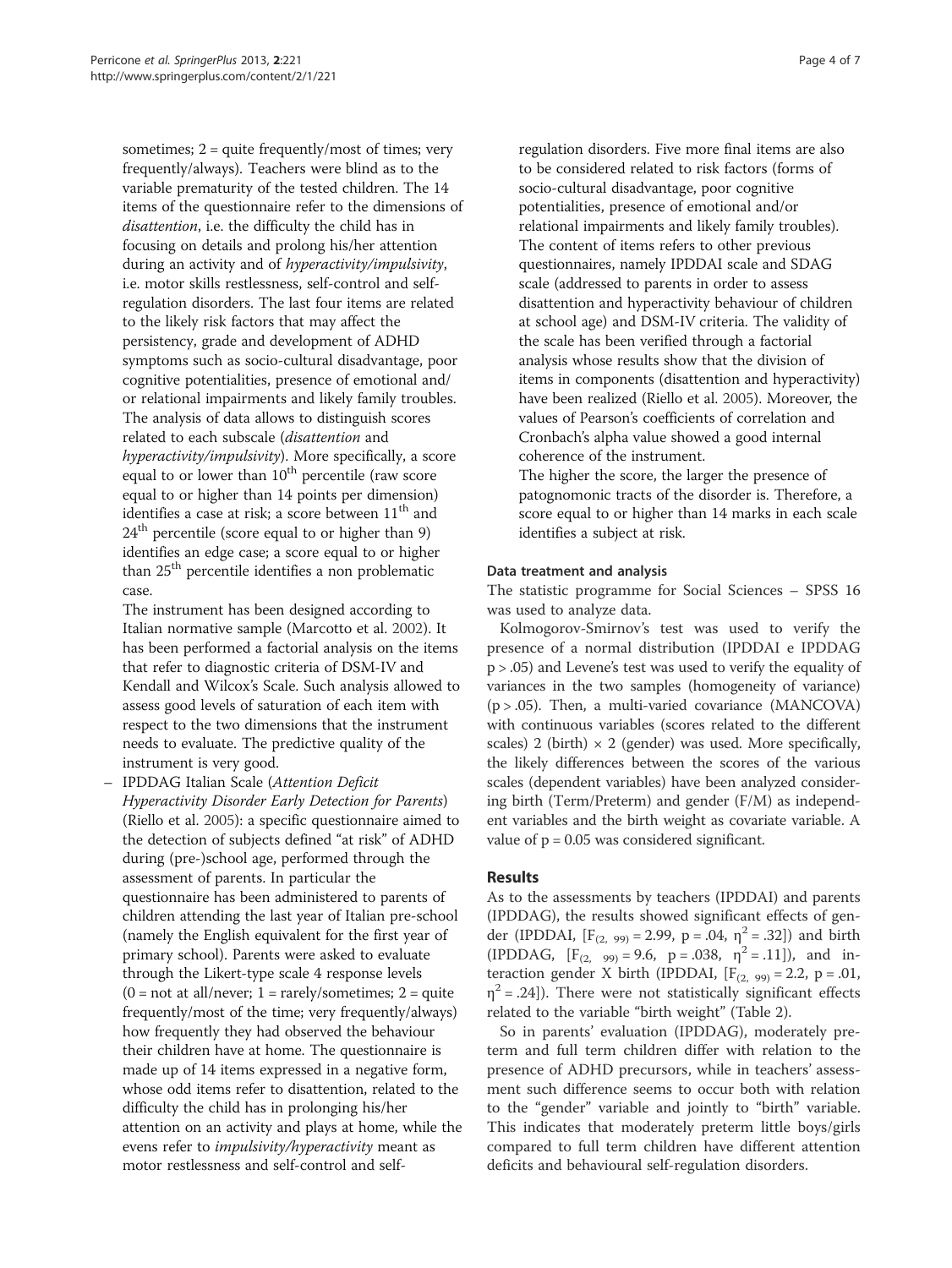| Mothers - IPDDAG Questionnarie  |            |                     |                   |           |                     |                   |                                          |                             |                              |
|---------------------------------|------------|---------------------|-------------------|-----------|---------------------|-------------------|------------------------------------------|-----------------------------|------------------------------|
| <b>Scales</b>                   | <b>MPT</b> |                     |                   |           |                     |                   | Tests of Between-Subjects Effects        |                             |                              |
|                                 | Mean (sd)  | Mean<br>Female (sd) | Mean<br>Male (sd) | Mean (sd) | Mean<br>Female (sd) | Mean<br>Male (sd) | Birth (MPT/T)                            | Sex (M/F)                   | Sex * Birth                  |
| Disattention                    | 10.01      | 10.7                | 9.8               | 8         | 7                   | 9                 | $F_{\left( df1,99\right) }$<br>7.8 p .04 | $F_{(df1, 99)}$<br>.34 p .5 | $F_{(df1, 99)}$<br>2,5 p.12  |
|                                 | (5.9)      | (5.9)               | (5.9)             | (5.3)     | (4.7)               | (5.9)             |                                          |                             |                              |
| Hyperactivity/<br>Impulsivity   | 15.67      | 15.6                | 15.2              | 13.5      | 13                  | 14.4              | $F$ (df1, 99)<br>1.1 $p.04$              | $F$ (df1, 99)<br>07 p.8     | $F$ (df1, 99)<br>4 p .52     |
|                                 | (5.1)      | (6.6)               | (6.7)             | (6.5)     | (6.3)               | (6.6)             |                                          |                             |                              |
| Teachers - IPDDAI Questionnarie |            |                     |                   |           |                     |                   |                                          |                             |                              |
| <b>Scales</b>                   | <b>MPT</b> |                     |                   |           |                     |                   | Tests of Between-Subjects Effects        |                             |                              |
|                                 | Mean (SD)  | Mean<br>Female (SD) | Mean<br>Male (SD) | Mean (SD) | Mean<br>Female (SD) | Mean<br>Male (SD) | Birth (MPT/T)                            | Sex (M/F)                   | Sex * Birth                  |
| Disattention                    | 9.3        | 10                  | 8.3               | 5.6       | 5.1                 | 6.1               | $F_{(df1, 99)}$                          | $F_{(df1, 99)}$<br>.16 p.69 | $F_{(df1, 99)}$<br>3.3 p .04 |
|                                 | (5.2)      | (4.8)               | (4.8)             | (4.9)     | (4.8)               | (5)               | .45 p .5                                 |                             |                              |
| Hyperactivity/<br>Impulsivity   | 13.04      | 13.3                | 13.1              | 5.3       | 4.6                 | 6.1               | $F_{(df1, 99)}$                          | $F$ (df1, 99).<br>52 p.47   | $F_{(df1, 99)}$<br>1.02 p.31 |
|                                 | (5.3)      | (5.3)               | (5.4)             | (5.2)     | (5.1)               | (5.2)             | .86 p .35                                |                             |                              |

Table 2 Precursors of attention deficit and hyperactivity/impulsivity in moderately preterm and full term children

Legend: MPT: Moderately Preterm; T: Term children; sd: Std. Deviation; IPDDAG: Attention Deficit Hyperactivity Disorder Early Detection for Parents; IPDDAI: Attention Deficit Hyperactivity Disorder Early Detection for Teachers.

In the teachers' assessment through the IPDDAI, there was a significant interaction between gender and birth in disattention  $[F_{(1, 99)} = 3.3, p = .04, \eta^2 = .005]$ . Preterm little girls, as highlighted by the mean scores of the research group, have higher scores in comparison with preterm and full term little boys and girls (Table 2).

It seems that preterm little girls mostly show difficulty in prolonging attention on their homework and preschool activities, so they are often distracted, they try to avoid the activities requiring mental effort or attention to details, or the organization of activities as well.

Such datum is also confirmed by information given by parents (IPDDAG) that showed statistically significant differences related to preterm birth in both hyperacti*vity/impulsivity*  $[F_{(1, 99)} = 1.14, p = .046, \eta^2 = .02]$  and disattention  $[F_{(1, 99)} = 7.8, p = .048, \eta^2 = .014]$ , where preterm children get higher scores in these two dimensions compared to full term children (Table 2). So, parents gave a description of moderately preterm children' behaviour as children who, regardless of their gender, not only show attention deficit at home concurring with the evaluation of behaviour in classroom provided by teachers, but also show restlessness, excessive and restless movements, difficulties in modulating motor skills activities with clumsy incoordinated reckless and not aimed movements.

In relation to such data, it has to be considered the relevance of scores of preterm children with regard to hyperactivity and disattention precursors since they are lower than the cut off score fixed in the questionnaire. Specifically, considering the cases when parents and teacher agree (Cohen's agreement inter rater reliability k index has been calculated and has highlighted acceptable levels of agreement  $- = .78$ ), the 30% of moderately preterm children (n. 15) exceeds the cut-off score being at risk of attention deficit, and 14% of them is on the edge (n. 7); only the 14% of full term children (n. 7) seems to be at risk and the 6% of them is on the edge (n. 3). A greater number of children moderately preterm born, compared with children full term born, are at risk of precursors of inattention ( $\chi$ 2 = 6.6, gf = 2, p = .03).

With regards to hyperactivity, the 54% of preterm children seems to be at risk (n. 27) and 14% is on the edge (n. 7); 20% of full term children are at risk (n. 10) and 6% of them is on the edge (n. 3). Even in this case, the number of children moderately preterm born characterized by precursors of hyperactivity, appears statistically higher than in the group of children full term born ( $\chi$ 2 = 17.7,  $gf = 2$ ,  $p = .001$ ).

#### Conclusion

The main results of the study highlight the presence of a profile of moderately preterm children who, even at preschool age, are "at risk" of precursors of attention deficit and hyperactivity disorder. Preterm children of the research group are described, especially at home, as hyperactive and restless, children, showing difficulties in selfregulating and self-controlling during calm play activities. These data seem to be significant especially when they concern the family contexts of the preterm infants involved who do not appear to be at risk. The family's socioeconomic status and the socio-family background of the research group was high. However, it should be noted that it was not analyzed the contribution of social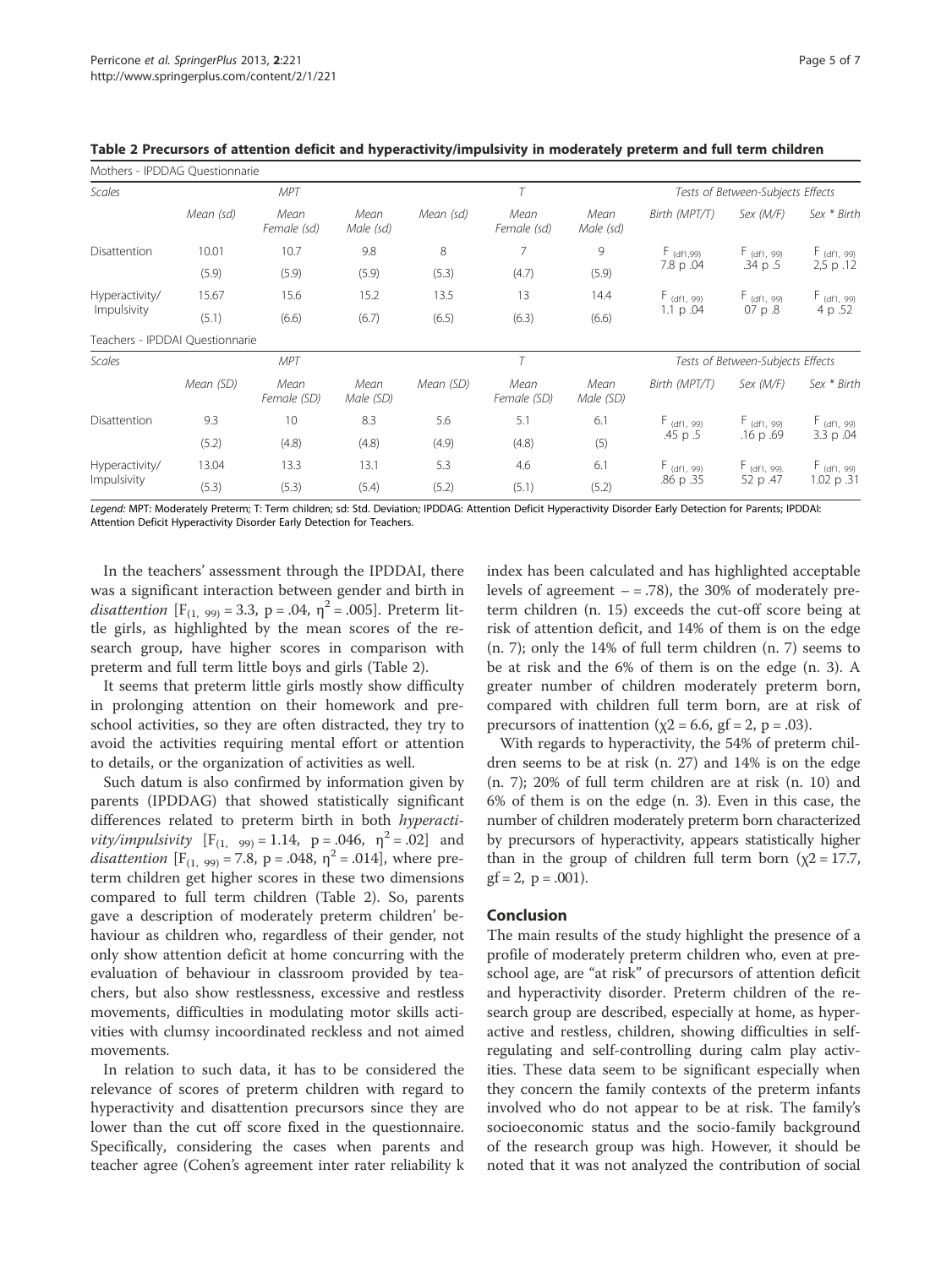contextual factors such as the availability of socioeconomic resources, maternal psychological well-being, and parenting. This contribution will be better explored by further research projects.

A further remarkable element underlined by data and related to disattention, is that parents and teachers agree in reporting that moderately preterm children show, both at school and home, attention difficulties that are at risk of attention deficit at preschool age. This aspect seems strongly characterized in terms of gender typization: both parents and teachers recognize attention's difficulty in moderately preterm children, even if teachers detect a higher impairment in females (see Table 2).

Such data trace a similarity between the maturative and developmental path of severely preterm children (< 32 weeks) and that of moderately preterm ones (van Baar et al., 2009) highlighting, even in the latter case, likely risks linked to moderately preterm birth. Such data are in accord with those studies that have highlighted that severe prematurity and low birth weight, occurring together or separately, are factors that may affect (van Baar et al., 2009; Strang-Karlsson et al., 2008) the development of impulsivity regulation, self-regulation and behaviour and motor self-control processes (as well as concentration and attention skills). Prematurity and low birth weight (aside from gestational age of foetus) are important factors that lead to underline that children of the research group are characterized by a moderately prematurity (32-34 weeks) without any neurologic sequence, cognitive impairments, prolonged hospitalizations in NICU (on the average 15 days) nor surgical interventions, but a low birth weight (mean =2100 g.). The levels of maturity of physiological brain processes of foetus reached before their interruption caused by birth at 34 weeks (van Baar et al., 2009) are important too, because together with genetic and environmental factors (early interaction with hospital environment, medical treatments, relationships with parents, external stimuli…), contribute to trace problems and slight disorders only occurring in terms of "slowness" and/or difficulty at preschool and school age.

However, the use of a relatively small-hospital-based sample of NICU children could be the limit of such a study. Children who had no complaints after neonatal intensive care, those who were being treated in rehabilitation centres because of severe disabilities, and children who were followed-up in other hospitals were not included in the sample. This may have caused both underestimation and overestimation of the precursors of ADHD.

Finally, an analysis of both clinical and socio-family factors will be important in developing a better understanding of the processes shaping the developmental pathways toward regulatory competence in children born preterm.

In conclusion, the present study provides some hints for prevention of ADHD risk in moderately preterm children. Early training courses addressed to preschool children would help them to develop self-regulation skills (emotional, cognitive, relational, behavioural) (Perricone Briulotta, 2012; Perricone et al. 2012a); when addressed to parents they would help to develop their parental competencies in order to face their child behavioural problems related to everyday life; specific preschool and school educational paths addressed to teachers would help develop didactical strategies oriented to the development of cognitive and meta-cognitive competencies in children.

A further implication of the study is related to the likely spin off of the results in paediatric-health field. Indeed the study suggests the need of hypothesizing, not only in the case of severe prematurity, specific paths of assessment of the various evolutional dimensions of children aimed to monitor certain aspects of their cognitive, motor, socio-relational, behavioural development, etc… They are paths following the perspective of Paediatric Psychology (Perricone Briulotta, 2012; Roberts et al. 1988; Spirito et al., 2003) that follow the neonatal followups performed by hospital medical staff and health assessments performed by paediatrics and that allow a more complex "reading" of the evolutional profile of moderately preterm children.

#### Consent

The research group children were involved after their parents had signed the declaration of informed consent according to the D.LGS. 196/2003 art.13 related to their personal and other people's data protection. Written informed consent was obtained from the patient's parent for publication of this report.

#### Competing interests

The authors declare that they have no competing interests.

#### Authors' contributions

The authors declare that they not participated and contributed equally to this work; in particular: GP and MRM have worked on the conception and design, acquisition of data or analysis and interpretation of data; also, have drafted the article or revising it critically for important intellectual content. GA has translated the article into English. All authors read and approved the final manuscript.

#### Acknowledgements

We thank all the parents and children for their participation. The study was conducted in cooperation between the University of Palermo and the childhood schools of "Campofelice di Roccella – Lascari" (PA) and "M. Buonarroti" (PA) Italy. The authors are grateful to all the school staff.

#### Author details

<sup>1</sup>Department of Psychology, University of Palermo, Italy, Viale delle Scienze -Ed. 15, Palermo, 90128, Italy. <sup>2</sup> Faculty of Educational Sciences, University of Palermo, Italy, Viale delle Scienze – Ed. 15, Palermo 90128, Italy.

Received: 15 April 2013 Accepted: 6 May 2013 Published: 12 May 2013